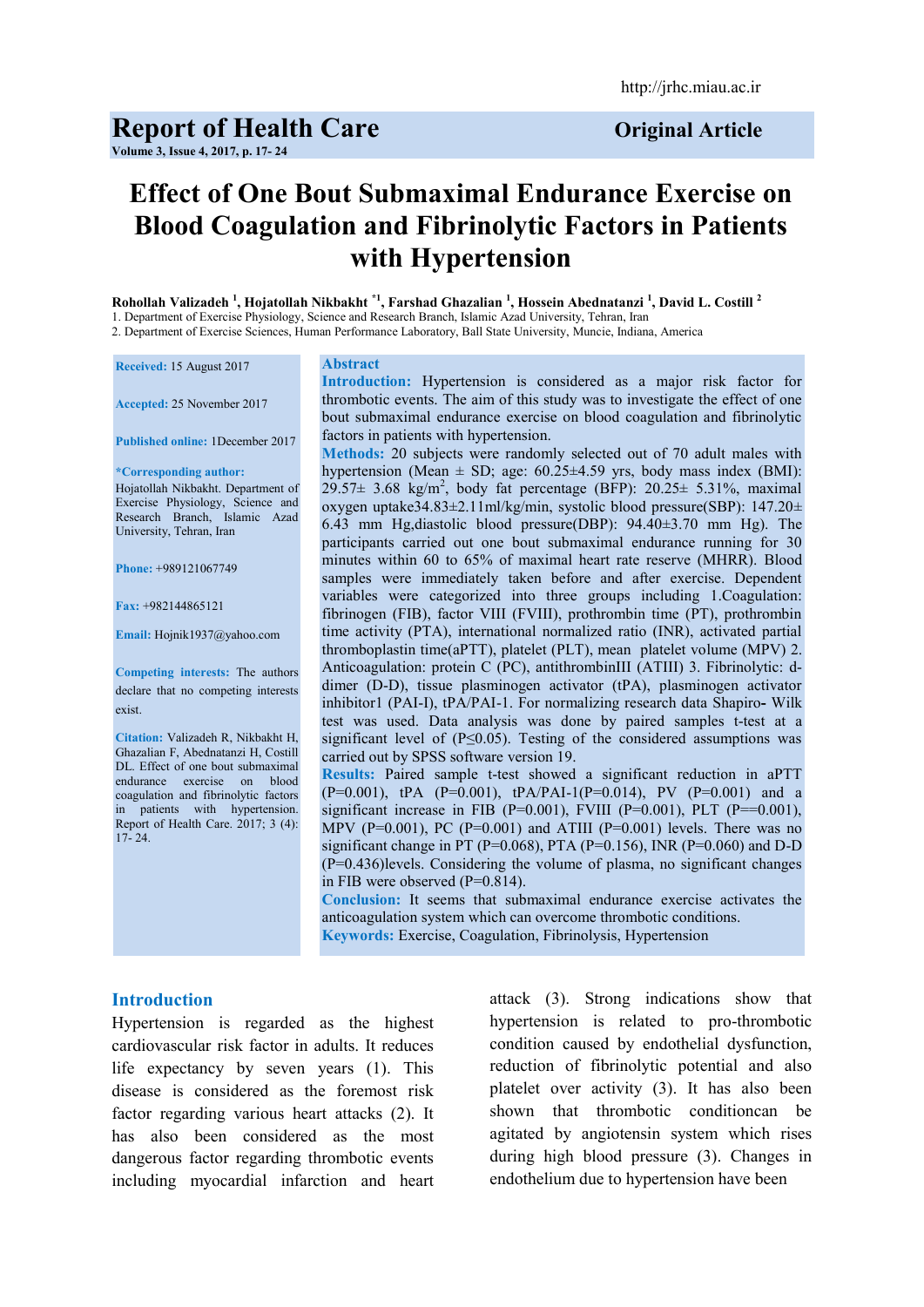widely confirmed. Endothelium activation causes increase in pre-coagulation and inflammatory factors (4). It accompanies changes in endothelium vasodilation, preinflammatory and prothrombotic conditions. Being constantly exposed to hypertension, and due to inflammatory mediators plus effects of neutrophils and platelets which stick endothelium, process of endothelium dysfunction begins (4). Following this dysfunction, damaging or activation of endothelium starts a vicious cycle process which can lead to more damage and dysfunction. Under these conditions, due to changes in nitric oxide (NO) and endothelin bioavailability hypertension has a tendency to remain high. This activation of endothelium will cause a chain reaction including: reduction of NO activity, endothelin increase, increase in tissue plasminogen activator (tPA) levels and plasminogen activator inhibitor-1 (PAI-1), and increased levels of angiotensinconverting enzyme (ACE)(4). Endothelial dysfunction at presence of atherosclerosis has also been observed. It has been shown that a combination of risk factors lead to endothelial dependent vasodilation damages. Changes in NO also have especially importance. They effect platelet aggregation, smooth muscle proliferation and migration, as well as monocyte adhesion and adhesion molecule expression which play an important role in the genesis of thrombosis and atherosclerotic (4). Therefore, endothelial dysfunction is now considered as a relevant mechanism that promotes atherosclerosis and thrombosis. It has been shown that there is a negative correlation between resting blood pressure and the level of physical activity in both males and females (2). Regular exercise results in the reduction of resting blood pressure in young and adult people with normal, prehypertension or hypertension(2). Swati *et al.* showed that although aerobic and resistance training both bring systolic and diastolic blood pressure down as well as reduce heart rate, aerobic training regarding lowering blood pressure is

more effective(5). Research shows that one bout aerobic exercise causes a significant reduction in systolic and diastolic blood pressure, peripheral vascular resistance, vascular resistance and norepinephrine(NE) in hypertensive individuals(6). While in healthy people's blood pressure and NE no significant changes have been observed. It appears that peripheral vascular resistance reduction due to exercise is the main factor in blood pressure reduction in hypertensive patients (6, 7).Therefore, considering the positive effects of exercise on hypertension, it is predicted that one bout submaximal endurance exercise, while reducing high blood pressure in hypertension patients, is likely to also reduce the damaging process in endothelium function caused by hypertension and in this way could change pre-inflammatory and endothelium protherombic conditions to a hemostasis condition. Therefore, this research aims to investigate the effect of one bout submaximal endurance exercise on fibrinogen (FIB), factor VIII (FVIII), prothrombin time ( PT), prothrombin time activity(PTA), international normalized ratio (INR), activated partial thromboplastin time(aPTT), platelet (PLT), mean platelet volume (MPV),protein C(PC), antithrombin III(ATIII), d-dimer(D-D), tPA, PAI-I, tPA/PAI-1 and plasma volume(PV) in hypertensive patients.

# **Methods**

The present research was carried out as a practical project based on semi-experimental method and pretest-posttest research design. In this study, the effect of one bout submaximal endurance exercise on coagulation and fibrinolytic factor in hypertensive cardiovascular patients was undertaken. The study protocols and procedures had previously been approved by the Research Ethics Committee of Sport Sciences Research Institute of Iran with the code IR.SSRI.REC.1397.203. The statistical sample was 20 male employees in National Iranian South Oil Company (NISOC).They were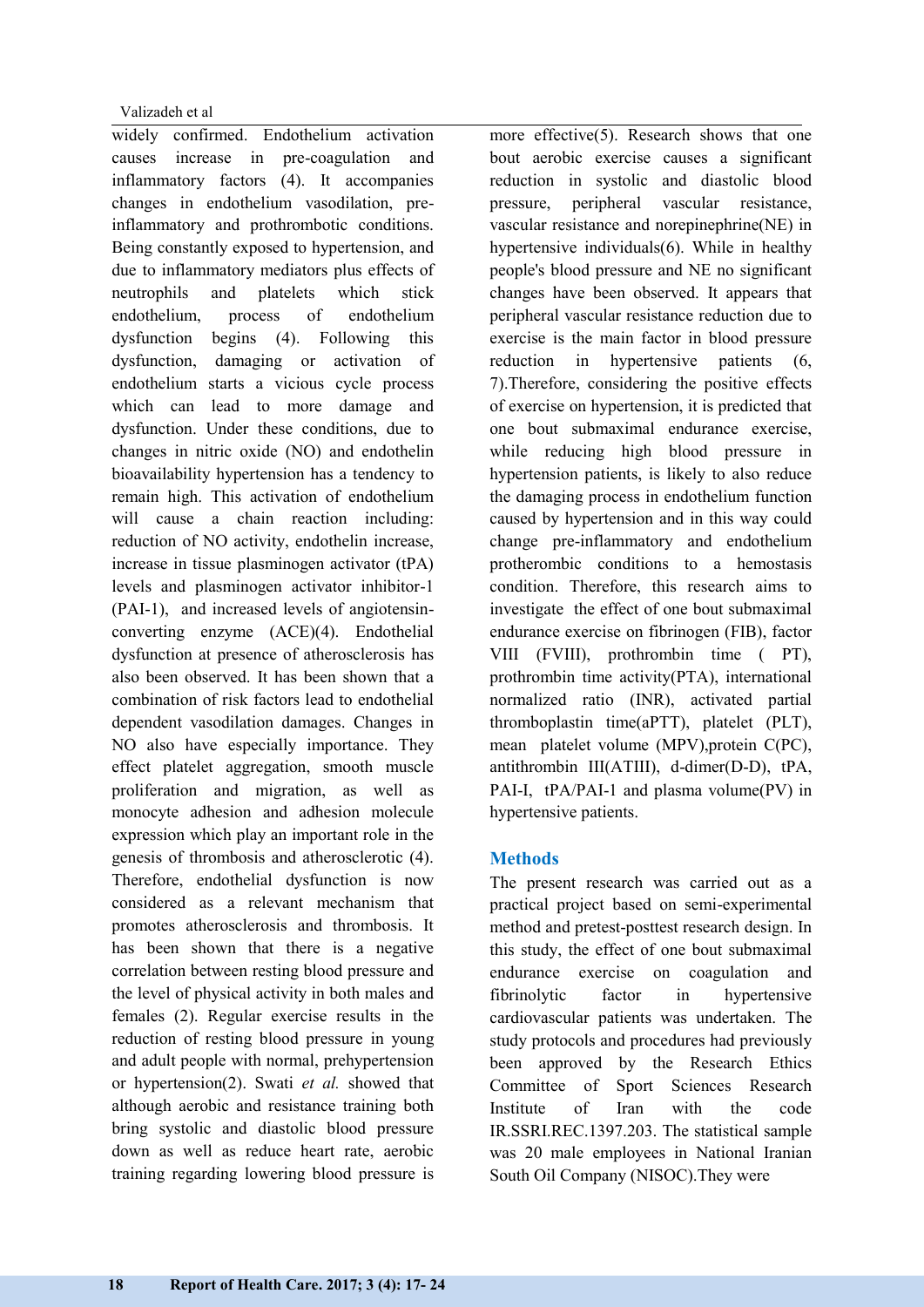selected out of 70 males with age range of 55 to 65yrs. The selection was based on determined inclusion/exclusion criteria for this research. The inclusion criteria were: participation consent, age range 55 to 65 yrs,  $VO<sub>2max</sub> > 7.5 METs$ , ejection fraction of 50 to 70%, systolic blood pressure  $\geq$  140 mm Hg or diastolic blood pressure  $\geq 90$  mm Hg (8, 9). Exclusion criteria included: lack of willingness for continuation, ages below 50 or above 65yrs,  $VO_{2max}$ < 7.5 METs, ejection fraction below 50%, systolic blood pressure < 140mm Hg or diastolic blood pressure  $< 90$  mm Hg, smoking, presence of other diseases such as coronary artery disease or diabetes. In order to investigate the cardiovascular endurance, the modified bruce protocol stress test was used. Ejection fraction was carried out by echocardiography Eco Color Doppler M-Mode (Esaote MyLab Model). The systolic and diastolic resting blood pressures were measured by digital manometer. Also; anthropometric characteristics were determined by VIVENTE body composition analyzer (494-34.Banahwa-dona.aanaseoau.seoul.korea). Once selected, following one week, the samples adhering to 8 hours night fasting protocol underwent one bout submaximal endurance running exercise for 30 minutes within 60 to 65% of maximal heart rate reserve (MHRR) (10). To prevent the effect of other activities on the coagulation, anticoagulation and fibrinolytic factors, all participants were requested not to enter any exercise 48 hours before the intervention (10, 11). Blood samples were taken just before and after the intervention. The tests included: coagulation (FIB, FVIII, PT, PTA, INR, aPTT, PLT, MVP), anticoagulation (PC, ATIII) and fibrinolytic (D-D, tPA, PAI-1, tPA/PAI-1) factors. PV was also tested. For surveying complete blood count (CBC), two milliliters of venous arm blood in tubes containing EDTA with density of 1.5 to 2 mg/ml were collected. Also, 5 ml of blood was placed in tubes containing sodium citrate with density of 0.2

ml in 1.8 ml of blood. For the purpose of plasma separation the tubes were centrifuged at 2500 revs/minute for 30 minutes. Plasma volume reduction due to undertaken activity affects the density factors, and in particular FIB. Therefore for calculating plasma volume changes and normalization factors Dill and Costill formula was used (12, 13). For normalizing research data Shapiro**-** Wilk test was used. In order to investigate the effect of exercise on blood coagulation, anticoagulation and fibrinolytic factors in hypertensive cardiovascular patients, one bout submaximal endurance running was carried out. Paired samples t-test at a significant level of  $(P \le 0.05)$ was used. Testing of the considered assumptions was carried out by SPSS software version 19.

# **Results**

Table 1 shows descriptive data on the anthropometric and physiological characteristics of the subjects. Since calculations of plasma volume changes by Dill and Costill formula requires data such as blood volume (BV), red cell volume (RCV), hematocrit (HCT), number of hemoglobin (HB), therefore Table2 presents the related data regarding these indexes just before and after the exercise. Table 3 presents data related to paired samples t-test of research variables. The results showed that regardless of plasma volume changes, submaximal endurance exercise gives significant rise in the level of FIB (P=0.001). Considering the level of plasma volume changes and FIB levels adjustment, sub-maximal endurance exercise has not changed FIB (P=0.814). Submaximal endurance exercise has also caused a significant reduction in aPTT, tPA, PV  $(P=0.001)$  andtPA/PTI-1 (P=0.014). There was also a significant increase in FVIII, PLT, MPV, PC, and ATIII (P=0.001). In the meantime, significant changes in PT (P=0.068), PTA (P=0.156), INR (P=0.060) and D-D (P=0.436) were not observed.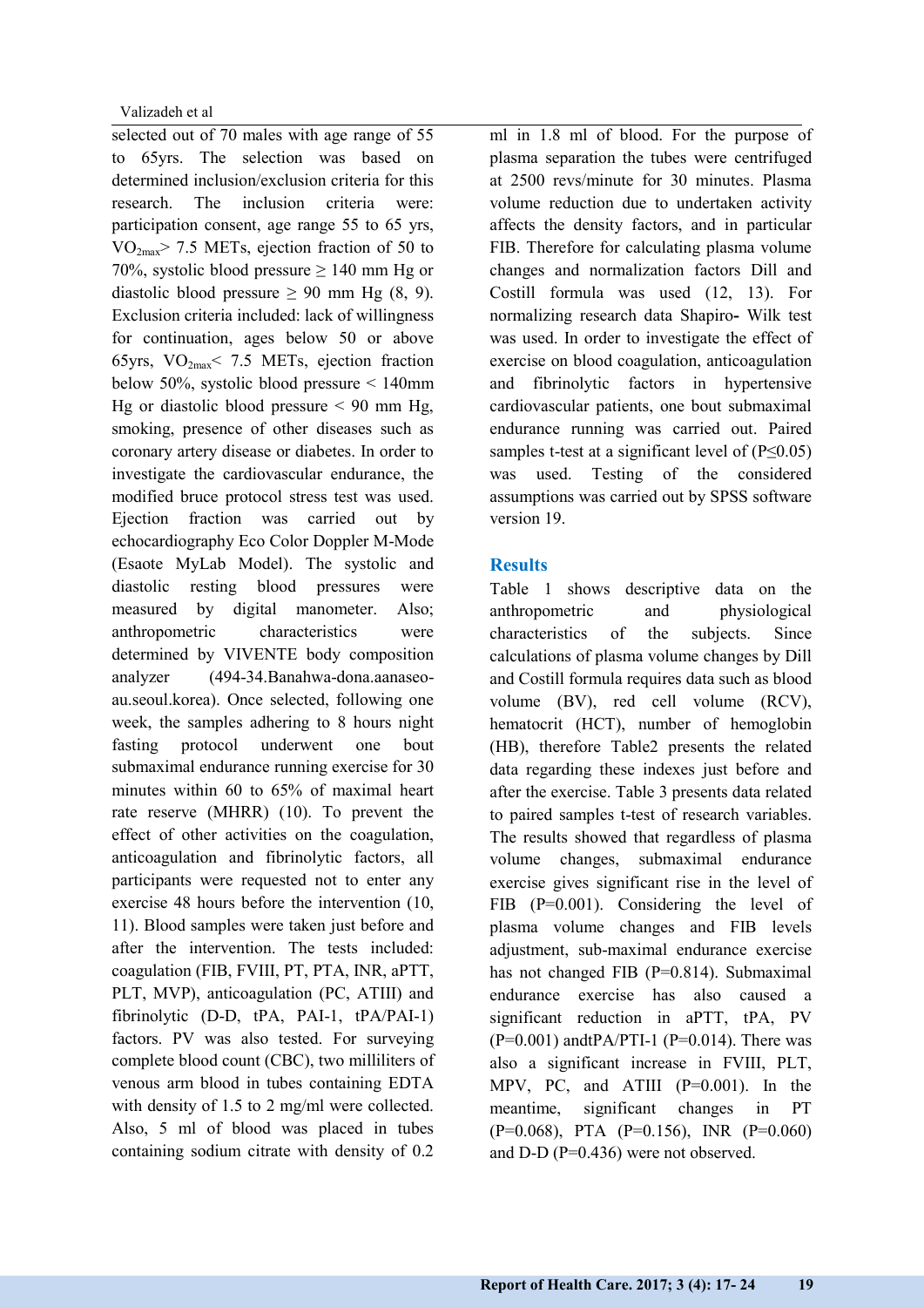| Variable                                      | $Mean \pm SD$     |
|-----------------------------------------------|-------------------|
| Age(yrs)                                      | $60.25 \pm 4.59$  |
| Height(cm)                                    | $6.34 \pm 171.10$ |
| Weight $(kg)$                                 | $12.33 \pm 86.70$ |
| Body Mass Index(BMI) $(kg/m2)$                | $3.68 \pm 29.57$  |
| Waist to Hip Raito (WHR) (kg)                 | $0.96 \pm 0.08$   |
| Fat Free Mass(FFM) (kg)                       | $66.45 \pm 3.70$  |
| Body Fat Mass(BFM) (kg)                       | $3.18 \pm 23.00$  |
| Protein (kg)                                  | $1.45 \pm 13.12$  |
| Body Fat Percentage (BFP) (%)                 | $3.18 \pm 23.00$  |
| Minerals (kg)                                 | $0.50 \pm 4.28$   |
| $\mathrm{Vo}_{2\text{max}}(\text{ml/kg/min})$ | $2.11 \pm 34.83$  |
| Systolic Blood Pressure (SBP) (mm Hg)         | $6.43 \pm 147.20$ |
| Diastolic Blood Pressure (DBP) (mm Hg)        | $3.70\pm94.40$    |
| Resting Heart Rate(RHR) (beat/min)            | $3.61 \pm 76.25$  |
| Ejection Fraction (EF) $(\% )$                | $1.83 \pm 55.75$  |

**Table 1.** Descriptive data on the anthropometric and physiological characteristics of the subjects

**Table 2.** Mean and standard deviation of some hematologic indexes before and after the exercise

| Variable                         | <b>Pre-</b> exercise | Post-exercise    | Changes $(\% )$ |  |
|----------------------------------|----------------------|------------------|-----------------|--|
|                                  | $Mean \pm SD$        | $Mean \pm SD$    |                 |  |
| HB(g/dl)                         | $15.01 \pm 1.50$     | $15.62 \pm 1.54$ | 4.06            |  |
| HCT (%)                          | $42.64\pm2.81$       | $44.34 \pm 2.81$ | 3.98            |  |
| BV(%)                            | $100.00 \pm 0.00$    | $96.08 \pm 2.91$ | $-3.92$         |  |
| $RCV$ $\left(\frac{9}{6}\right)$ | $42.64\pm2.81$       | $42.60 \pm 2.83$ | $-0.09$         |  |
| PV(%)                            | $57.36 \pm 2.81$     | $53.48 \pm 3.29$ | $-6.76$         |  |

#### **Discussion**

Current results showed that one bout submaximal endurance exercise within the 60 to 65% of MHRR caused a significant reduction of 6.76% in plasma volume in hypertension patients. Karampour *et al.* showed one bout high intensity interval exercise at 85 to 95% of MHRR caused a 12% reduction in plasma volume, and one bout high intensity resistance exercise at 85 to 95% 1RM caused a 4.24% plasma reduction in elite athletes (14). As was presented there was a large difference in plasma volume after submaximal endurance exercise presented in this research and other exercises. The reason for this could be due to the type and intensity

of the exercise. Plasma volume reduction can be due to a number of causes including: increase in capillary hydrostatic pressure due to increase in blood pressure, reduction of body water by sweating, some hormonal activity such as aldosterone, antidiuretic hormone (ADH), atrial natriuretic peptide (ANP) and accumulation of some metabolic products such as lactate ions, ammonium and potassium in working muscles (15). Therefore, it can be stated that intensity and type of exercise can produce different effects on blood pressure, body water reduction, hormonal function and accumulation of metabolic products. Results of the present study showed that submaximal endurance exercise without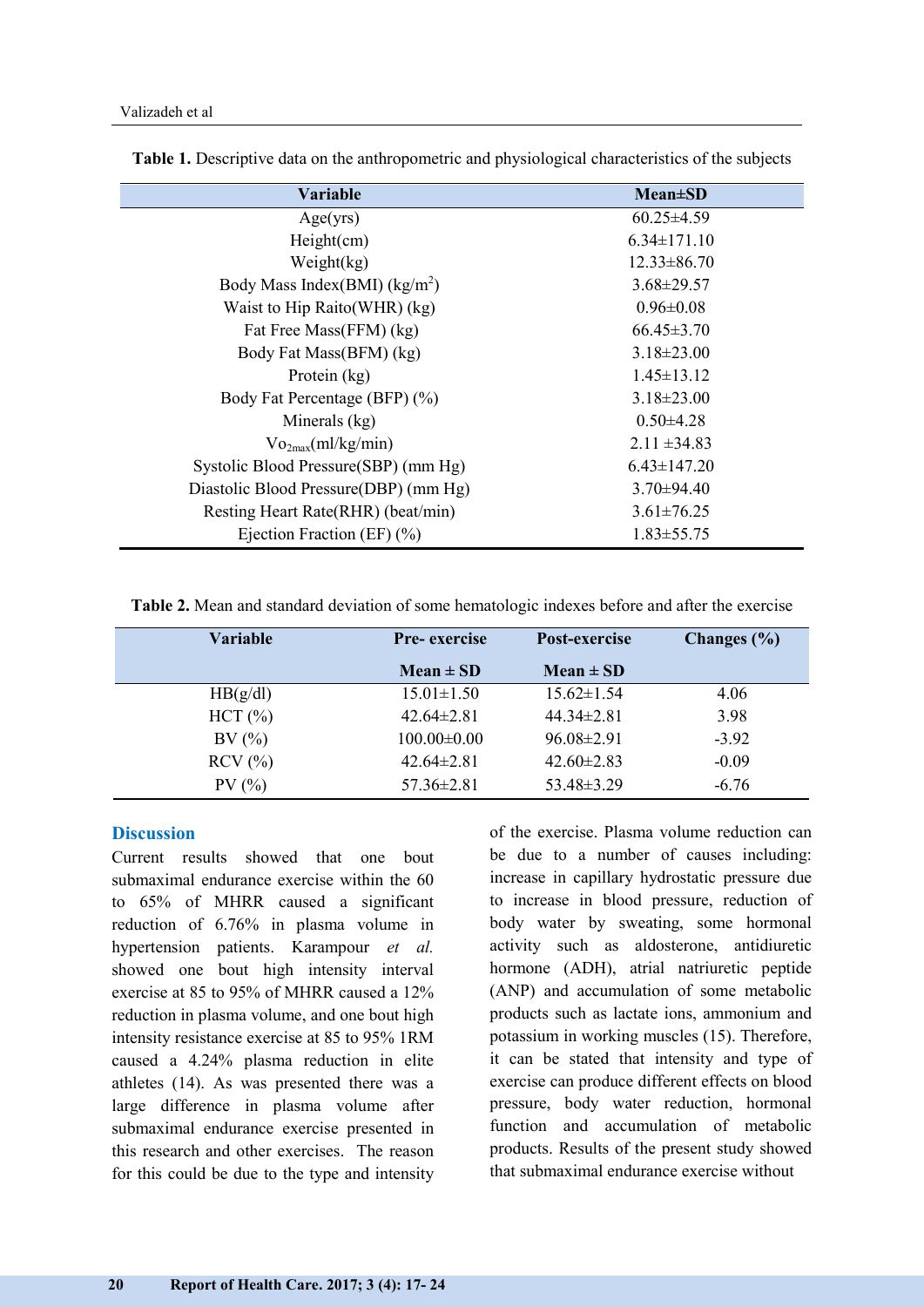| <b>Variable</b>  | <b>Number</b> | <b>Pretest</b>    | <b>Posttest</b>    | <b>Changes</b> | t        | df | Sig                                     |
|------------------|---------------|-------------------|--------------------|----------------|----------|----|-----------------------------------------|
|                  |               | $Mean \pm SD$     | $Mean \pm SD$      | (%)            |          |    |                                         |
| FIB (mg/dl) $*$  | 20            | 306.80±41.22      | 328.15±49.85*      | $+4.06$        | $-4.024$ | 19 | $0.001^{\bullet}$                       |
| FIB (mg/dl) $**$ | 20            | 306.80±41.22      | 305.38±44.50**     | $-0.46$        | 0.239    | 19 | $0.814^{\circ}$                         |
| $FVIII$ $%$      | 20            | 94.65±22.70       | 110.75±24.64       | $+17.01$       | $-4.729$ | 19 | $0.001^{\bullet}$                       |
| PT(s)            | 20            | $12.57 \pm 0.59$  | $12.41 \pm 0.61$   | $-1.27$        | 1.939    | 19 | $0.068^\circ$                           |
| PTA $(%)$        | 20            | $93.90 \pm 5.78$  | $95.13 \pm 5.86$   | $+1.30$        | 1.478    | 19 | $0.156^{\circ}$                         |
| INR $(\% )$      | 20            | $1.02 \pm 0.06$   | $1.00 \pm 0.06$    | $-1.96$        | 1.997    | 19 | $0.060^\circ$                           |
| aPTT(s)          | 20            | $28.60 \pm 1.75$  | $27.60 \pm 1.65$   | $-3.49$        | 6.149    | 19 | $0.001^{\bullet}$                       |
| $PLT(10^3/mm^3)$ | 20            | 228.50±42.12      | 266.30±47.93       | $+16.54$       | $-7.423$ | 19 | $0.001^{\bullet}$                       |
| MPV(fL)          | 20            | $11.23 \pm 0.81$  | $11.39 \pm 0.89$   | $+1.42$        | $-2.427$ | 19 | $0.001^{\bullet}$                       |
| $D-D(ng/ml)$     | 20            | 264.82±81.66      | 285.43±95.42       | $+7.78$        | $-0.795$ | 19 | $0.436^{\circ}$                         |
| tPA(IU/mL)       | 20            | $21.22 \pm 6.01$  | $15.15 \pm 4.91$   | $-28.60$       | 4.644    | 19 | $0.001$ <sup><math>\bullet</math></sup> |
| $PAI-1(AU/mL)$   | 20            | $38.83 \pm 19.95$ | $33.88 \pm 20.13$  | $-12.74$       | 1.80     | 19 | $0.081^{\circ}$                         |
| $tPA/PAI-1$      | 20            | $0.72 \pm 0.31$   | $0.58 \pm 0.31$    | - 19.44        | 2.712    | 19 | $0.014^{\bullet}$                       |
| PC(%)            | 20            | 99.60±16.97       | $106.80 \pm 16.38$ | $+7.22$        | $-8.461$ | 19 | $0.001^{\bullet}$                       |
| ATIII $(\%)$     | 20            | 112.29±6.98       | 118.49±7.34        | $+5.52$        | $-9.710$ | 19 | $0.001$ <sup><math>\bullet</math></sup> |
| PV(%)            | 20            | $57.36 \pm 2.81$  | 53.48±3.29         | $-6.76$        | 5.602    | 19 | $0.001^{\bullet}$                       |

**Table3.** Paired sample t-test results

FIB: fibrinogen, FVIII: factor VIII, PT: prothrombin time, PTA: prothrombin time activity, INR: international normalized ratio, aPTT: activated partial thromboplastin time, PLT: platelet, MPV: mean platelet volume, D-D: d-dimer, tPA: tissue plasminogen activator, PAI-1: plasminogen activator inhibitor1, PC: protein C, ATIII: antithrombin III, PV: plasma volume,\*without considering plasma volume changes, \*\*with consideration of plasma volume changes,  $\bullet$  significant changes,  $\circ$  no significant changes.

considering plasma volume changes resulted in a significant increase in the levels of FIB in hypertensive cardiovascular patients. FIB is an acute phase reactant which has been identified as the main independent risk factor regarding coronary arteries (16). It is a 340 kDa plasma glycoprotein that plays a key role in coagulation (17). Researches indicate that there is a positive correlation between FIB and both cardiovascular disease and hypertension (16, 18). Ghaediyan *et al.* (19) showed a bout submaximal endurance jugging at 70 to 75% maximal heart rate did not cause significant changes of FIB in young girls (19).While the present study shows a significant FIB increase in the middle aged male hypertensive patients following a bout submaximal endurance exercise. Maple Brown *et al.* indicated that FIB levels increase by age (20). Hence it is

apparent that age, gender, physical fitness and physiological conditions are amongst factors influencing FIB levels. On the other hand the research results considering the plasma volume show that one bout submaximal endurance exercise resulted insignificant reduction in FIB in the middle aged male hypertensive patients. While Nascimento *et al.* (21) and Ahmadizad *et al.* (22) have indicated a significant increase in FIB levels following one bout exercise. The reason for this difference can be due to the differences between the type and intensity of exercise regardless of plasma volume changes. Hence, calculation of plasma volume changes for determining exact effect of exercise on FIB response is one of the cases to be taken seriously. Regarding the results of study, it is apparent that participating in one bout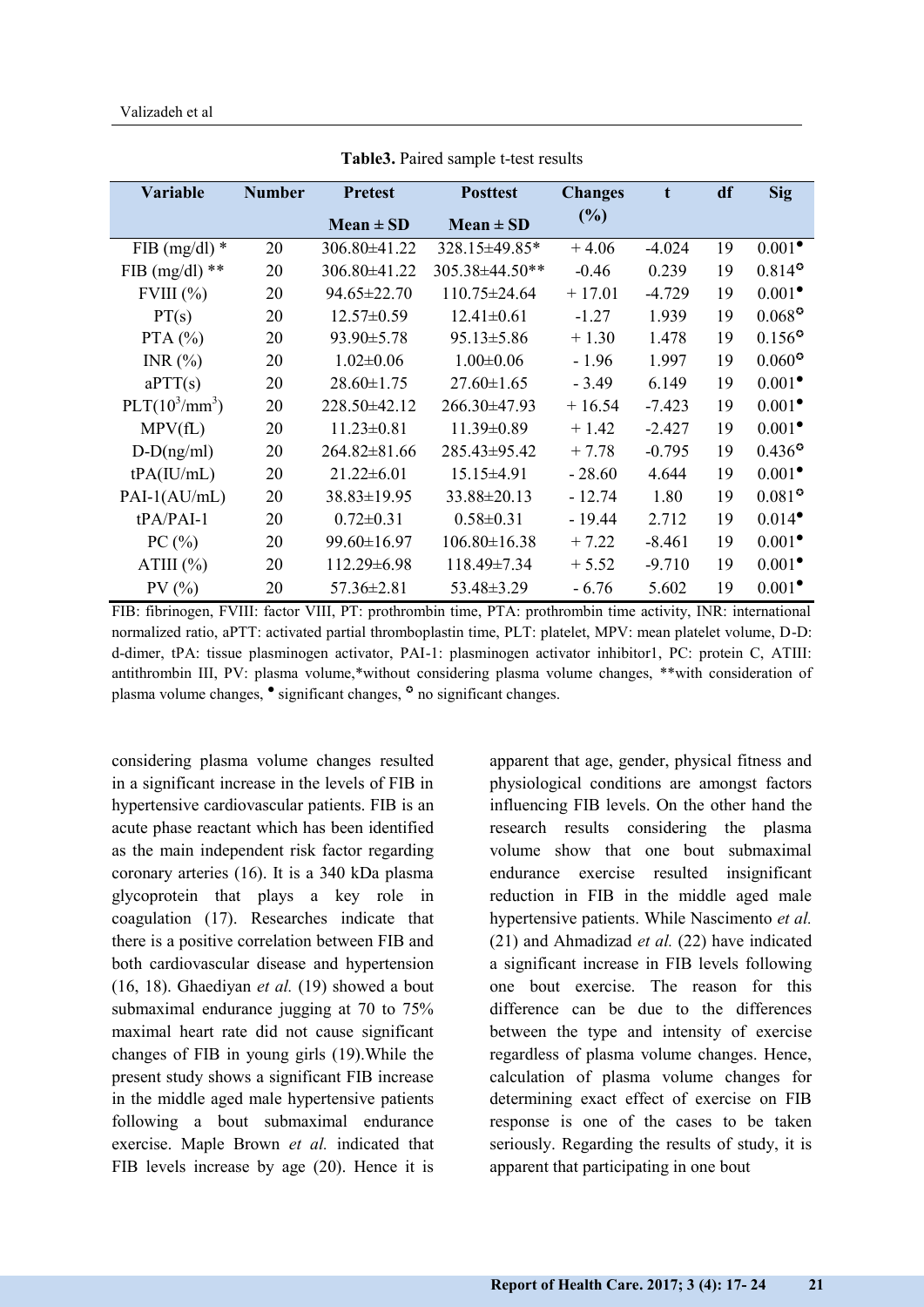submaximal endurance exercise not only does not present cardiovascular risk of increased FIB in hypertensive patients, but by stabilizing and decreasing FIB, can have positive cardiovascular effects in these patients. The research showed that one bout submaximal endurance exercise results in a significant increase in FVIII, aPTT, PLT and MPV which agrees with many previous studies. (14, 23). FVIII is an essential cofactor for IXa coagulation factor within intrinsic coagulation cascade (24). Intrinsic pathway is measured by aPTT (25). FVIII level is increased in coronary heart patients. It has been shown that FVIII reduction is associated with a reduction of cardiovascular risk factors and its increase is accompanied with high risk of vascular events (26). Also, it has been shown that PLT and MPV increase after exercise. Moreover, the results indicated one bout submaximal endurance exercise increased PC and ATIII.These two proteins are plasma soluble that can neutralize coagulation factors and also inhibit and control the coagulation system (27). Thus, it appears that there is a certain balance between the coagulation and anti coagulation systems in hypertensive patients after one bout submaximal endurance exercise. In fact, it can be stated that during submaximal endurance exercise anticoagulation system is responsible for protective role for cardiovascular patients against coagulation effects. As seen above, after one bout submaximal endurance exercise, changes in PT, PTA and INR were not significant. PT is the main factor for coagulation extrinsic pathway function. It appears that submaximal endurance exercise mostly via coagulation of intrinsic pathway and damaging endothelial cells causes increase in the formation of clot. It has also been shown that one bout submaximal endurance exercise causes a significant reduction in tPA, tPA/PAI-1 and an insignificant reduction in PAI-1. On the other hand, no significant change in D-D was observed. It appears that in hypertensive cardiovascular patients instead of coagulation

and fibrinolysis balance, coagulation and anticoagulation balance is under attention. Significant increase in fibrinolysis has also been reported following high intensity exercise (28). Thus, it appears that exercise intensity is a determining factor in dynamics and functioning of coagulation, anticoagulation and fibrinolysis system. Therefore, to benefit from the effects of high intensity exercise and also to prevent the weakening effects of submaximal endurance exercise on fibrinolysis system, application of high intensity exercise in rehabilitation program of hypertensive cardiovascular patients is of special importance. Tinkham *et al.* recommended carrying out high intensity interval exercise at 80 to 95% of MHRR for the cardiovascular patients (29). It has been shown that high intensity exercise increases NO bioavailability. NO is decreased during endothelium dysfunction which could be caused by aging, BMI increase, smoking, hypertension and metabolic diseases (30). NO decrease is accompanied by decrease in vasodilation and increase in platelet adherence. Hence, high intensity interval exercise by increase in NO and reduction of platelets aggregation can bring improvements in vascular functions (30).

# **Conclusion**

Taking part in submaximal endurance exercise resulted in improving the coagulation and anticoagulation systems in hypertensive cardiovascular patients. This occurred where dynamics of fibrinolysis system was reduced. It appears that during carrying out submaximal endurance exercise anticoagulation system neutralizes thrombotic effects of coagulation and the role of fibrinolysis is reduced. This is true while previous research findings indicate greater fibrinolysis system activity after a bout submaximal endurance exercise. Therefore, it can be concluded that the intensity of exercise is the determining factor in dynamics of hemostasis system. In general, it can be concluded that light, medium and high intensity endurance exercises are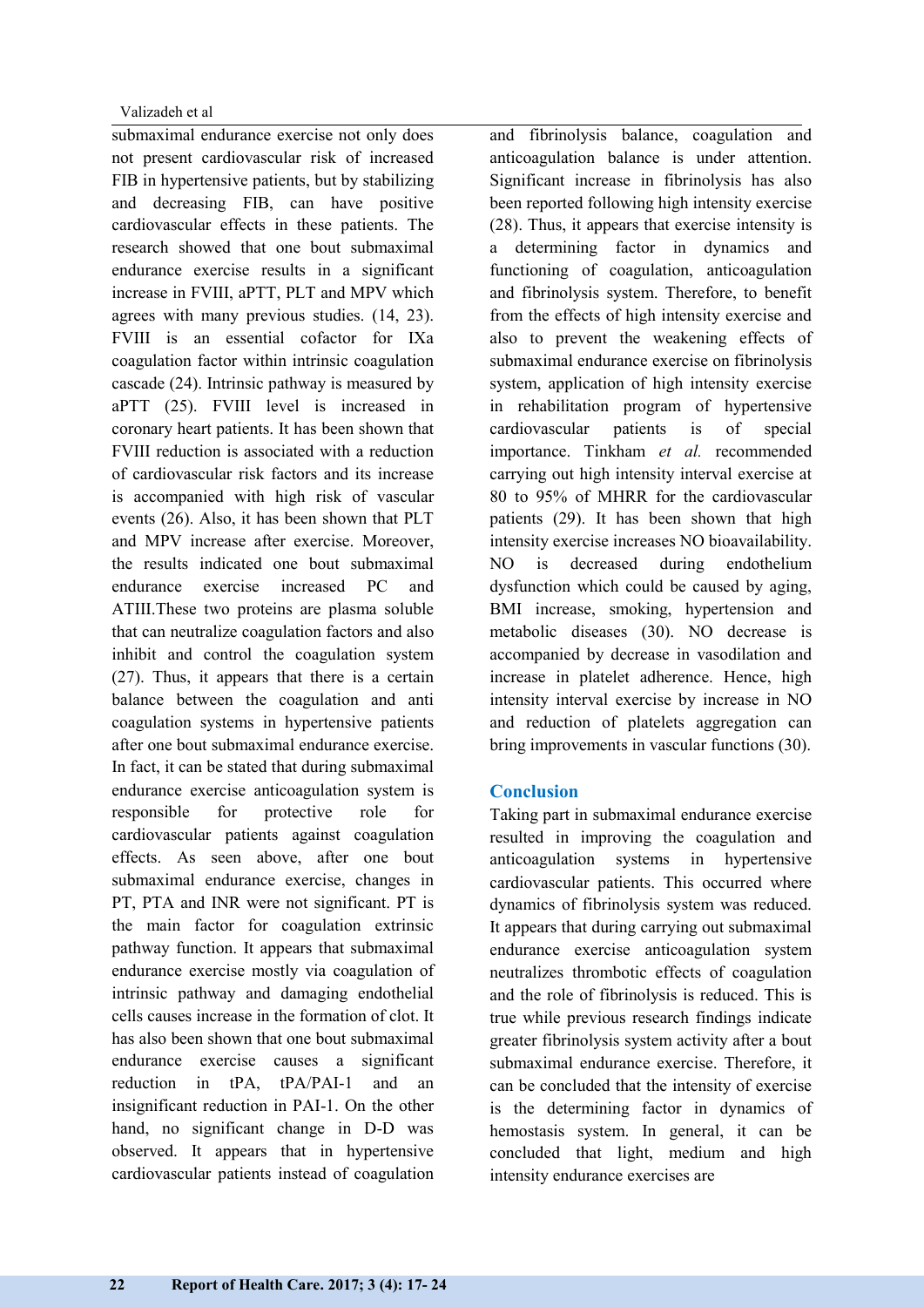recommended for dynamics of coagulation, anticoagulation and fibrinolysis systems in cardiovascular hypertensive patients. It appears that each of these exercise intensities will improve a part of the hemostasis system.

#### **Ethical issues**

The study was approved by the Research Ethics Committee of Sport Sciences Research Institute of Iran with the code IR.SSRI.REC.1397.203 and all participants signed a written informed consent regarding participation in the research project.

#### **Authors' contributions**

Authors equally contributed to the writing and revision of this paper.

### **Acknowledgments**

This article was based on a PhD dissertation in Science and Research Branch, Islamic Azad University, Tehran, Iran. The kind participation of the NISOC members who took part in this research is highly appreciated.

#### **References**

- 1. Joshi MD, Ayah R, Njau EK, Wanjiru R, Kayima JK, Njeru EK, et al. Prevalence of hypertension and associated cardiovascular risk factors in an urban slum in Nairobi, Kenya: a populationbased survey. BMC public health. 2014; 14 (1): 1- 10.
- 2. Heyward VH, Gibson AL. Advanced fitness assessment and exercise prescription. (7th Ed). New Mexico, United Statesof America: Human Kinetics. 2014.
- 3. Galea V, Triantafyllidi H, Theodoridis T, Koutroumbi M, Christopoulou- Cokkinou V, Kremastinos D, et al. Long-term treatment with ramiprilfavourably modifies the haemostatic response to acute submaximal exercise in hypertensives. JRAAS. 2012; 14 (4): 322- 329.
- 4. Nadar S, Lip G. Hypertension. (2th Ed).Hampshire, United Kingdom: Oxford University Press. 2015.
- 5. Swati S, Pawaria S, Sheetal k. Effects of aerobic versus resistance training on blood pressure in hypertensive patients. J Anesth Crit Care. 2015; 3 (3): 1- 6.
- 6. Cardoso JRCG, Gomides RS, Queiroz ACC, Pinto LG, Lobo FS, Tinucci T, et al. Acute and chronic effects of aerobic and resistance exercise on ambulatory blood pressure. Clinics. 2010; 65 (3): 317- 325.
- 7. Cleroux J, Kouame N, Nadeau A, Coulombe D, Lacourciere Y. Aftereffects of exercise on regional and systemic hemodynamics in hypertension. Hypertension. 1992; 19 (2): 183- 191.
- 8. Monte SW, Jonathon WH, James RS. Cellular and molecular pathobiology of cardiovascular disease. San Diego, New York, Elsevier. 2014.
- 9. Sharief K.M, Hassan HA, Osman H, Ahmed AS. Ejection fraction rate for hypertensive patients using echocardiography. Med. Res. Chron. 2015; 2 (3): 322- 329.
- 10. Lakhdar N, Saad HB, DenguezliM, Zaouali M, Zbidi A, Tabka, et al. Effects of intense cycling training on plasma leptin and adiponectin and its relation to insulin resistance. *Neuro Endocrinol Lett*. 2013; 34 (3): 229- 235.
- 11. Ahmadizad S, Moradi A, Nikookheslat S, EbrahiMI H, Rahbaran A, Connes PH. Effects of age on hemorheological responses to acute endurance exercise. ESCHM. 2011; 49 (1- 4): 165- 174.
- 12. Alis R, Sanchis- [Gomar F,](https://www.ncbi.nlm.nih.gov/pubmed/?term=Sanchis-Gomar%20F%5BAuthor%5D&cauthor=true&cauthor_uid=25557039) Primo- [Carrau](https://www.ncbi.nlm.nih.gov/pubmed/?term=Primo-Carrau%20C%5BAuthor%5D&cauthor=true&cauthor_uid=25557039)  [C,](https://www.ncbi.nlm.nih.gov/pubmed/?term=Primo-Carrau%20C%5BAuthor%5D&cauthor=true&cauthor_uid=25557039) [Lozano-](https://www.ncbi.nlm.nih.gov/pubmed/?term=Lozano-Calve%20S%5BAuthor%5D&cauthor=true&cauthor_uid=25557039) Calve S, [Dipalo M,](https://www.ncbi.nlm.nih.gov/pubmed/?term=Dipalo%20M%5BAuthor%5D&cauthor=true&cauthor_uid=25557039) [Aloe R,](https://www.ncbi.nlm.nih.gov/pubmed/?term=Aloe%20R%5BAuthor%5D&cauthor=true&cauthor_uid=25557039) et al. Hemoconcentration induced by exercise: Revisiting the dill and costill equation. Scand J Med Sci Sports. 2015; 25 (6): e630- 637.
- 13. Dill DB, Costill DL. Calculation of percentage changes in volumes of blood plasma and red cells in dehydration. J Appl Physiol. 1974; 37 (2): 247- 248.